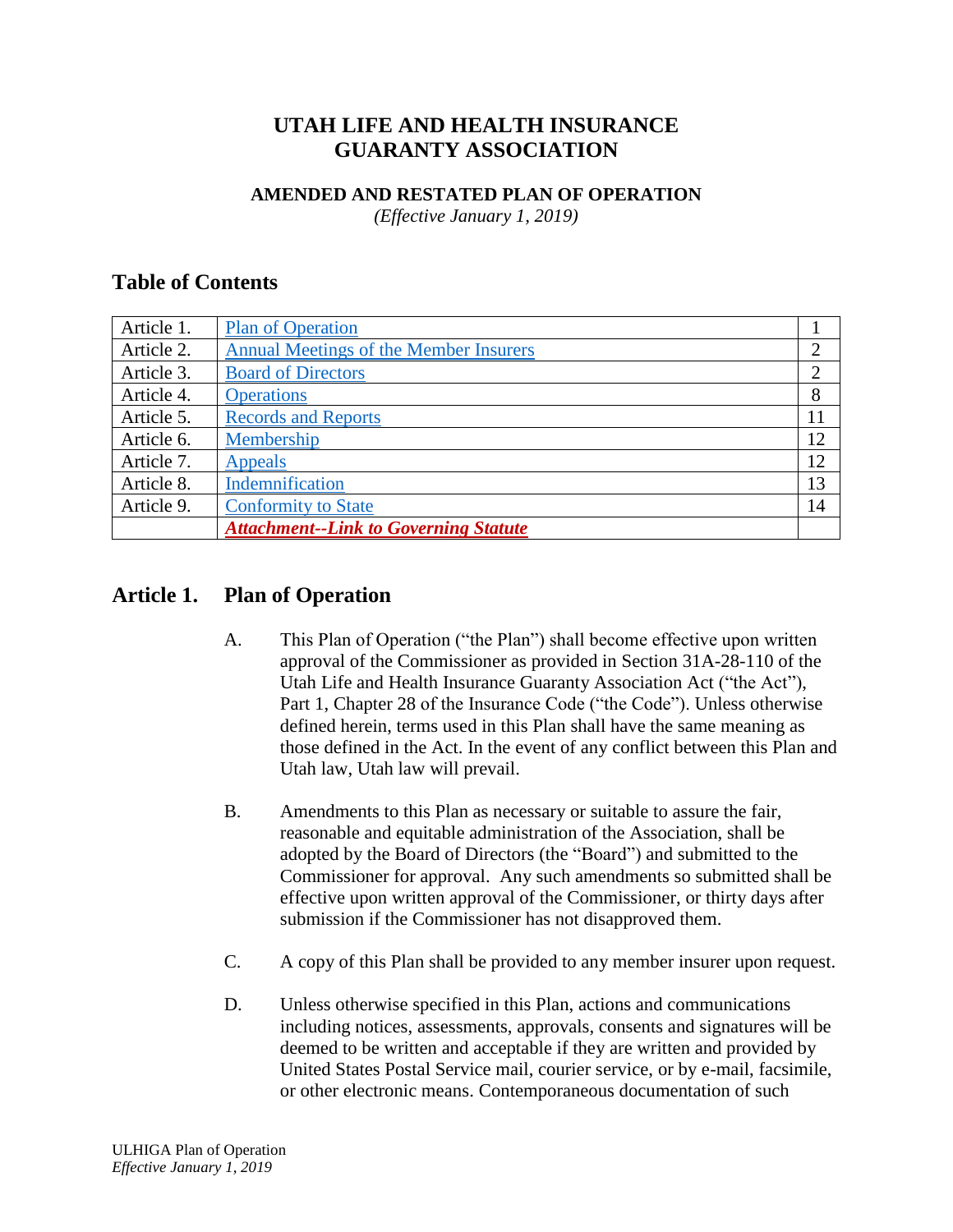actions and communication should be maintained in the Association's records in a hard copy or an electronic file for future reference.

## <span id="page-1-0"></span>**Article 2. Annual Meetings of the Member Insurers**

- A. An annual meeting of the member insurers of the Association shall be held for the election of directors at the office of the Association immediately preceding (or combined with) the annual meeting of the Board, unless the Chair of the Board (the "Chair"), upon proper notice, shall designate some other time, day or place.
- B. Member insurers and the Commissioner shall be notified of the time, day and place of the annual meeting of the member insurers, and the nominees to succeed each director whose term expires or otherwise terminates at the annual meeting of the Association, at least ninety days prior to such annual meeting. A member insurer's attendance or participation at any meeting shall constitute a waiver of the notice requirement with respect to such member insurer.
- C. At annual meetings of the member insurers, if there are more nominees than vacancies, Directors shall be elected by member insurers by votes cast. Each member insurer shall have one vote in person or by proxy for each member of the Board to be elected.
- D. At all annual meetings of the member insurers:
	- 1. Proxy voting shall be permitted, except that the presence of not fewer than six member insurers shall be required to constitute a quorum.
	- 2. The member insurers receiving the greatest number of votes shall be elected.
	- 3. In the event there is not more than one nominee for each position to be filled, the Secretary shall cast one vote for each such nominee and declare each such nominee elected as a Director, subject to approval of the Commissioner.

# <span id="page-1-1"></span>**Article 3. Board of Directors**

A. There shall be a Board of Directors in accordance with the provisions of Section 31A-28-107 of the Code).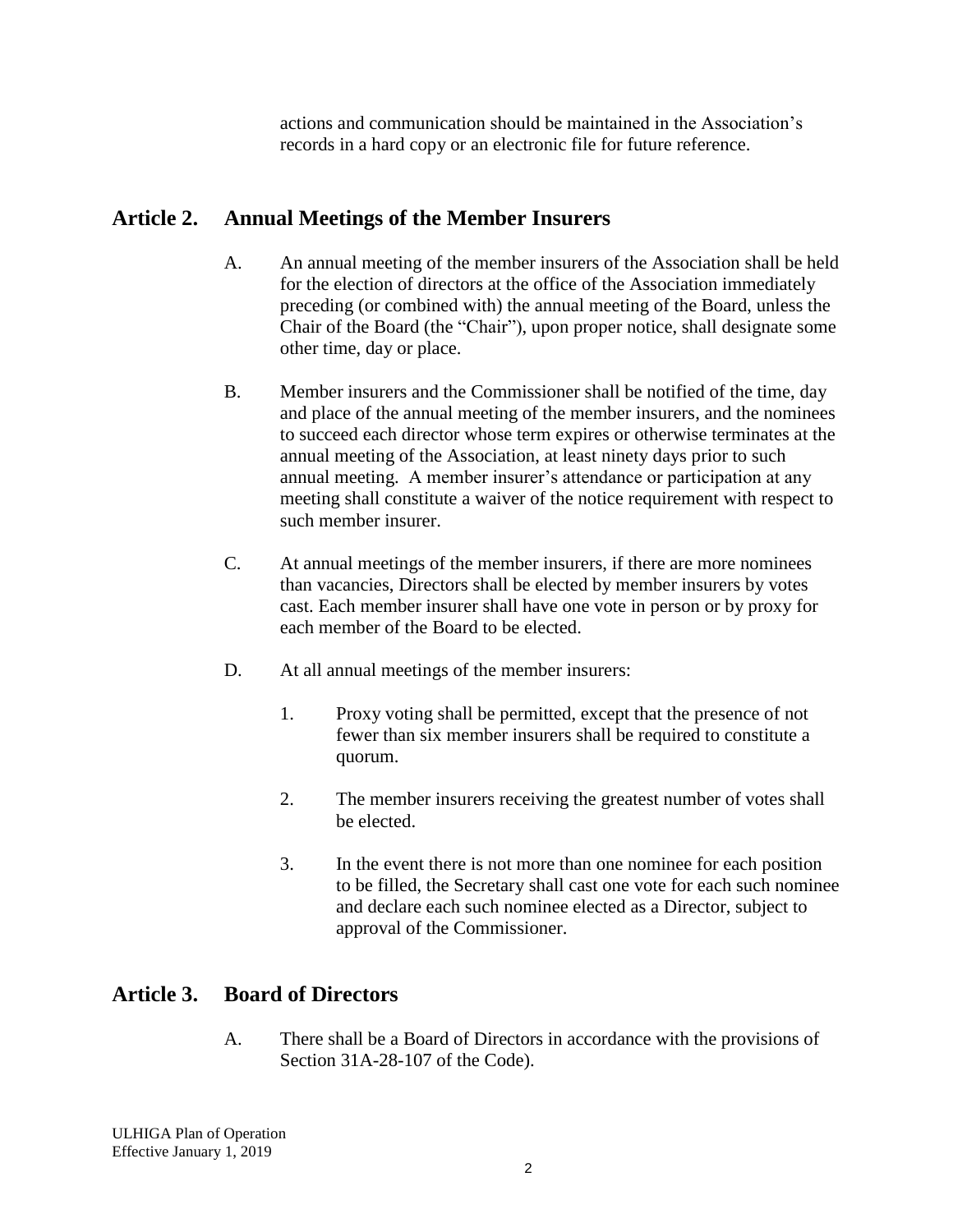- 1. The terms of member insurer Board members shall be staggered so that all Director terms of member insurers do not expire simultaneously, but the terms of approximately one-third of such directors shall expire each year. The Nominating Committee shall provide nominations each year that may include terms of less than three years for nominees as necessary to retain such staggering of terms. The standard term for a directorship shall be three years.
	- a. The Board shall be elected by the member insurers as provided in Article 2 hereof, and as required in the Act. No two members of the Board shall be from the same or affiliated insurers.
	- b. Each elected member of the Board shall designate its representative and may designate an alternate.
	- c. Subject to paragraph (d) below, the previously elected Board members shall serve until their successors have been duly elected and qualified to serve.
	- d. In the event of a change in a Board member's corporate or licensing status, the Executive Committee will review whether such change is consistent with the conditions and requirements for Board membership. Based on its review, the Executive Committee, will recommend action to the full Board, or the Board may take action without a recommendation from the Executive Committee. Such action may include requesting the company to resign from the Board if it is determined that the company's new status is no longer consistent with the basis for inviting it to be a nominee or to fill a vacancy. The Board member shall be replaced in accordance with the provisions of paragraph (a).
- 2. Upon the election of members of the Board, the Association shall notify the Commissioner and request written approval of the members of the Board as elected. In the event the Commissioner shall disapprove the election of any Director elected at an annual meeting, the existing Board of Directors shall call another election. The Board of Directors shall have the option of seeking approval of the nominees by the Commissioner in writing prior to holding the election or annual meeting.
- 3. The Board shall:
	- a. Elect a Chair, a Vice Chair, and Secretary/Treasurer from among its members, and such other officers as it deems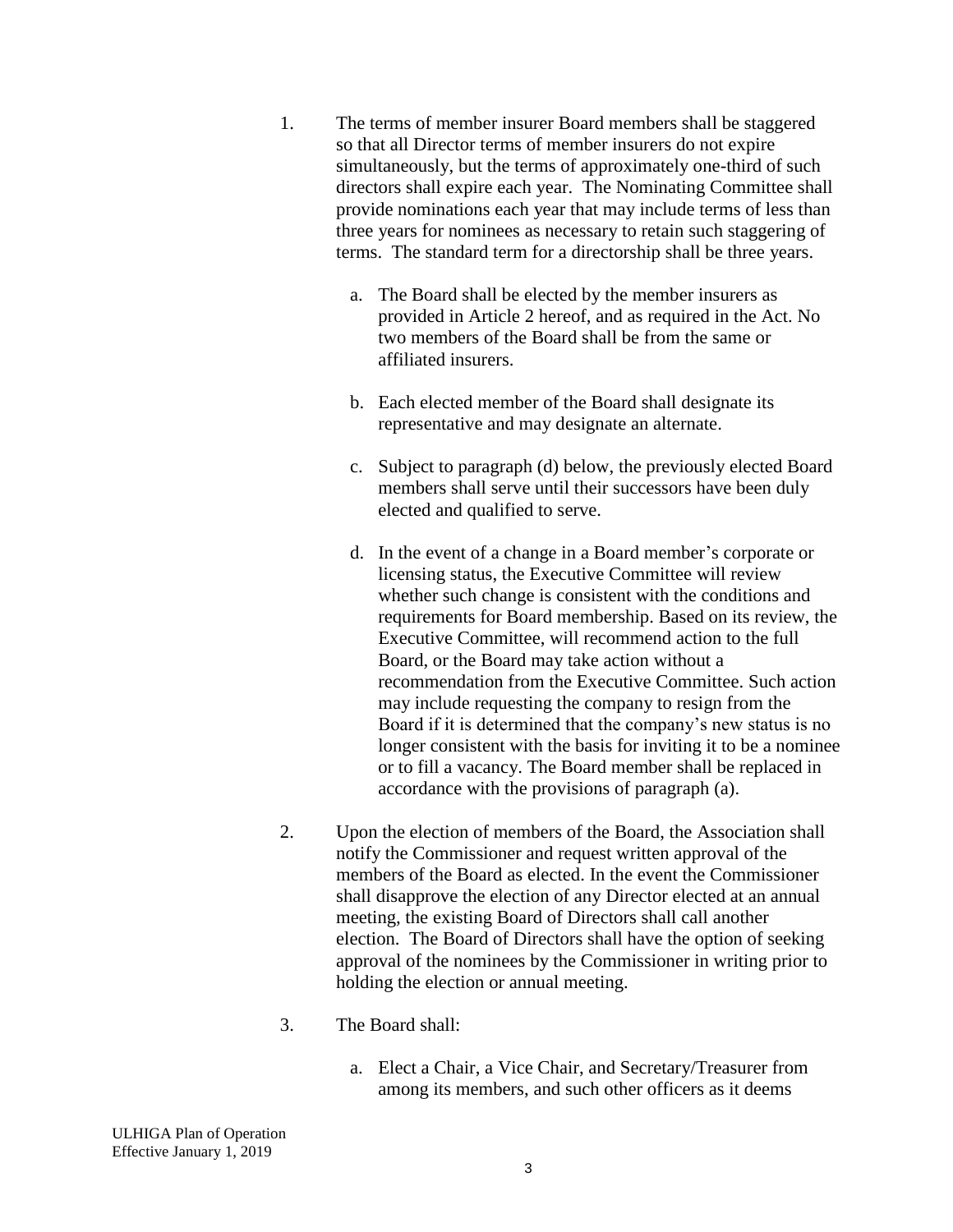necessary. Each officer shall be elected to serve a term of one year.

- b. Appoint from among its members, an Executive Committee. Such Committee shall have as its members the Chair, the Vice Chair, the Secretary/Treasurer, and such other Directors, if any, as appointed by the Board. The Executive Committee shall have such powers as may be delegated by the Board, provided it shall not have the authority to act on matters requiring a majority vote of the full Board as provided in paragraph (B)(3) below.
- c. Appoint from among its members, a Nominating Committee. Such committee shall select a nominee to succeed each Board member whose term expires at the annual meeting of the member insurers. Such nominees shall be made known to the member insurers at least ninety days prior to such annual meeting. Other nominees may be submitted to the Board, but not less than sixty days prior to such annual meeting, upon the petition of ten member insurers.
- d. In the event there is more than one nominee for each position to be filled, the Board shall make the names of said nominees known to member insurers at least thirty days prior to the annual meeting of the member insurers.
- e. Appoint from among its members three Directors to serve as the Audit Committee. The Audit Committee shall recommend selection of the independent outside auditor and facilitate the annual audit of the Association by an independent outside auditor. The Audit Committee shall also review and provide recommendations regarding any financial or operational review of the Association by independent outside auditors or the Commissioner.
- 4. Vacancies occurring on the Board between annual meetings of the member insurers shall be filled by a majority vote of the remaining members of the Board, subject to the approval of the Commissioner. Vacancies occurring in elective offices between the annual meetings shall be filled by majority vote of the Board. Such interim directors and officers shall serve for the unexpired terms.
- B. All Directors shall receive notice of all meetings of the Board and the committees of the Board to which they have been appointed. Meetings of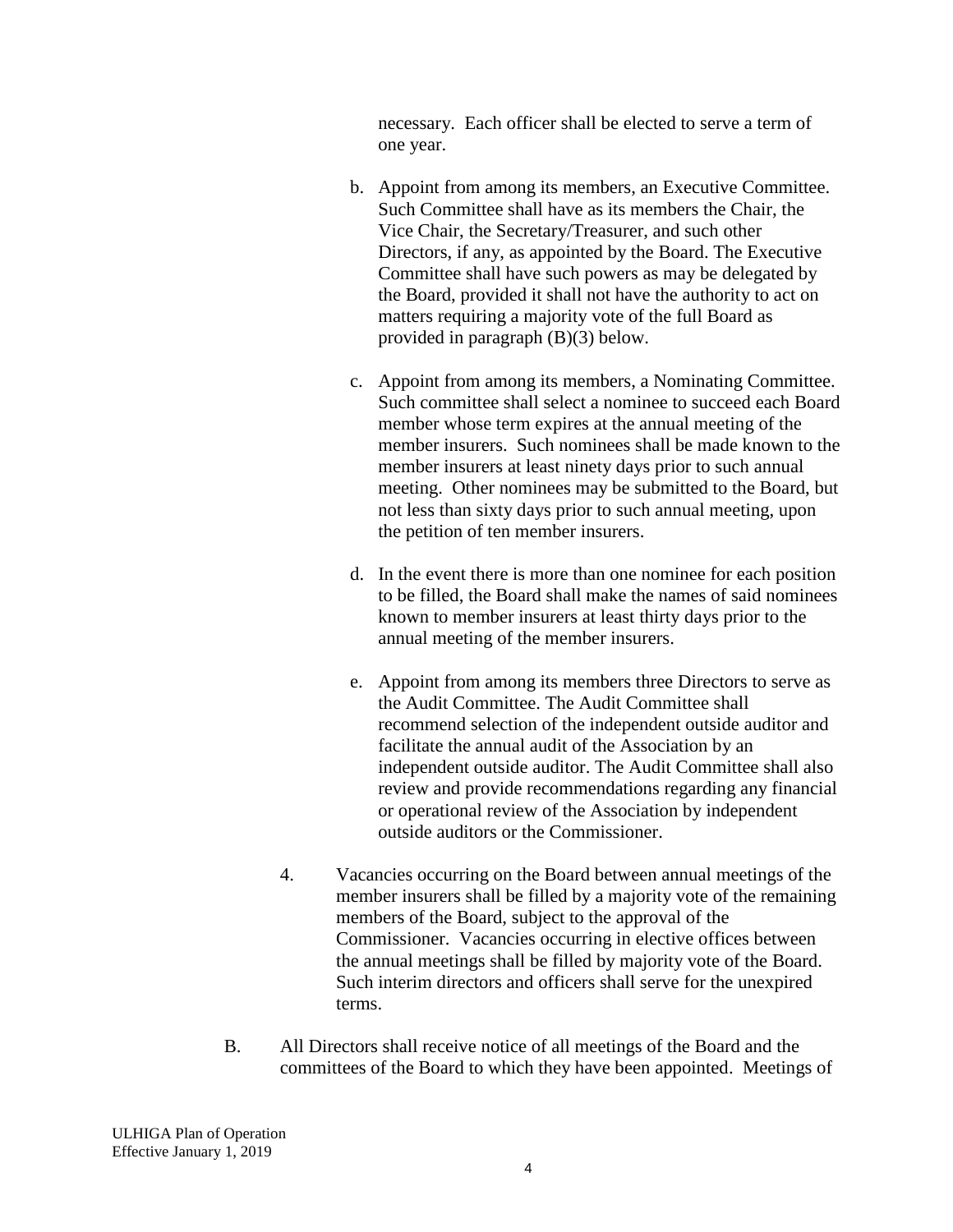the Board and committees appointed by the Board may be held in person, by telephone, or by other electronic means.

- 1. At any meeting of the Board, each member of the Board shall have one vote.
- 2. A majority of the Board shall constitute a quorum for the transaction of business and the acts of the majority of the Board members present at a meeting at which a quorum is present shall be the acts of the Board, except as provided in paragraph 3 below.
- 3. An affirmative vote of a majority of the full Board is required to:
	- a. Approve a contract with a servicing facility for overall administration of the Association;
	- b. Authorize and call an assessment or provide for a refund;
	- c. Borrow money or establish or change a line of credit;
	- d. Approve reinsurance contracts, assumption agreements or guarantee plans; or
	- e. Adopt amendments to this Plan of Operation.
- C. The annual meeting of the Board shall be held on the third Tuesday of May each year in Salt Lake City, Utah, unless the Chair, upon reasonable notice, shall designate some other time, day or place. At each annual meeting the Board shall:
	- 1. Review the Plan and submit proposed amendments, if any, to the Commissioner for approval.
	- 2. Review each outstanding contract or agreement, if any, and make necessary or desirable corrections, improvements or additions.
	- 3. Review operating expenses and outstanding contractual obligations and determine whether an assessment, or a refund of a prior assessment, is necessary for the proper administration of the Association and if so, the amount of either.
	- 4. Review, consider and act on any other matters deemed by it to be necessary and proper for the administration of the Association.
- D. Unless otherwise determined by the Board, the Board shall hold regular meetings by video or telephone conference on the second Tuesday of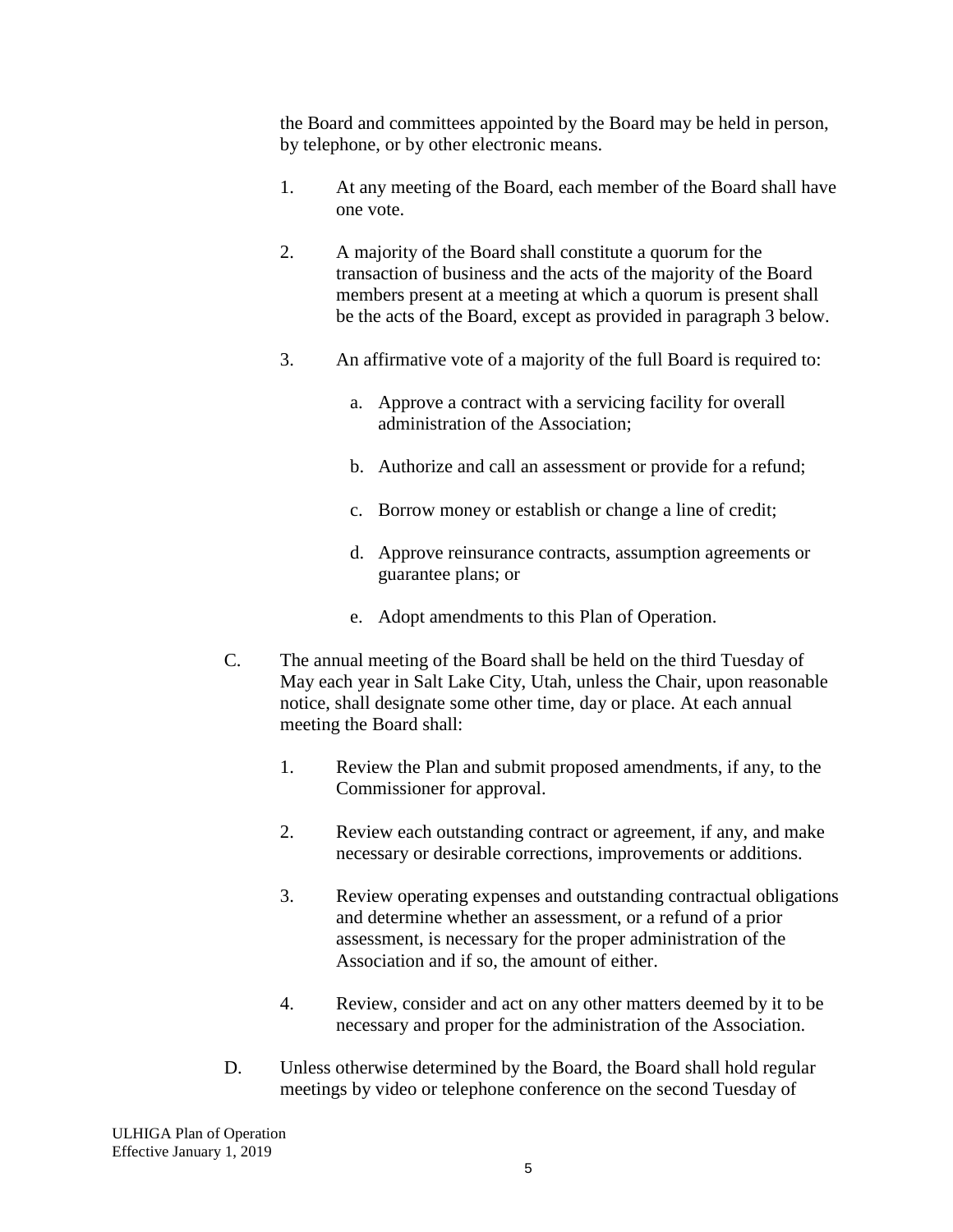February, August and November. Special meetings of the Board may be held at such times, in such manner, and with such frequency as deemed appropriate to conduct the business of the Association. Any Board member not present may consent in writing to any specific action taken by the Board, but this shall not permit Board members to act through other Board members by proxy. Any action approved by the required number of Board members at such meeting, including those consenting in writing, shall be as valid a Board action as though authorized at an annual or regular meeting of the Board or at a meeting held in person.

- E. Any annual, regular or special board meeting may be held by telephone or video conference or any means of communication by which all directors participating may hear each other during the meeting. A director participating in a meeting by this means is considered to be present in person at the meeting.
- F. In lieu of holding a Board meeting, the Board may take any action which is in accordance with this Plan by acting by written consent. Such actions by written consent require the approval of all Directors and shall be effective as of the date specified therein or if no effective date is specified, the date of the last board member's signature.
- G. Special meetings of the Board may be called by the Chair and shall be called upon the request of any two Board members. At such special meeting the Board may consider and decide any matter deemed necessary for the proper administration of the Association. Reasonable notice under the circumstances shall be given to each Board member of the time, place and purpose of any such special meeting. A Board member's attendance or participation at any meeting shall constitute a waiver of the notification requirement.
- H. At meetings at which the impairment or insolvency of a member insurer is considered, the Board shall:
	- 1. Consider and determine the legal obligations of the Association with regard to any reported impairment or insolvency.
	- 2. Consider and decide what methods or facilities, as permitted under the Section 31A-28-108 of the Code, shall be adopted or utilized to assure fulfillment of the covered obligations of the impaired or insolvent member insurer for each of the categories of covered policies.
	- 3. Assure that timely action is taken to gain access to and effect proper retention of records of the impaired or insolvent member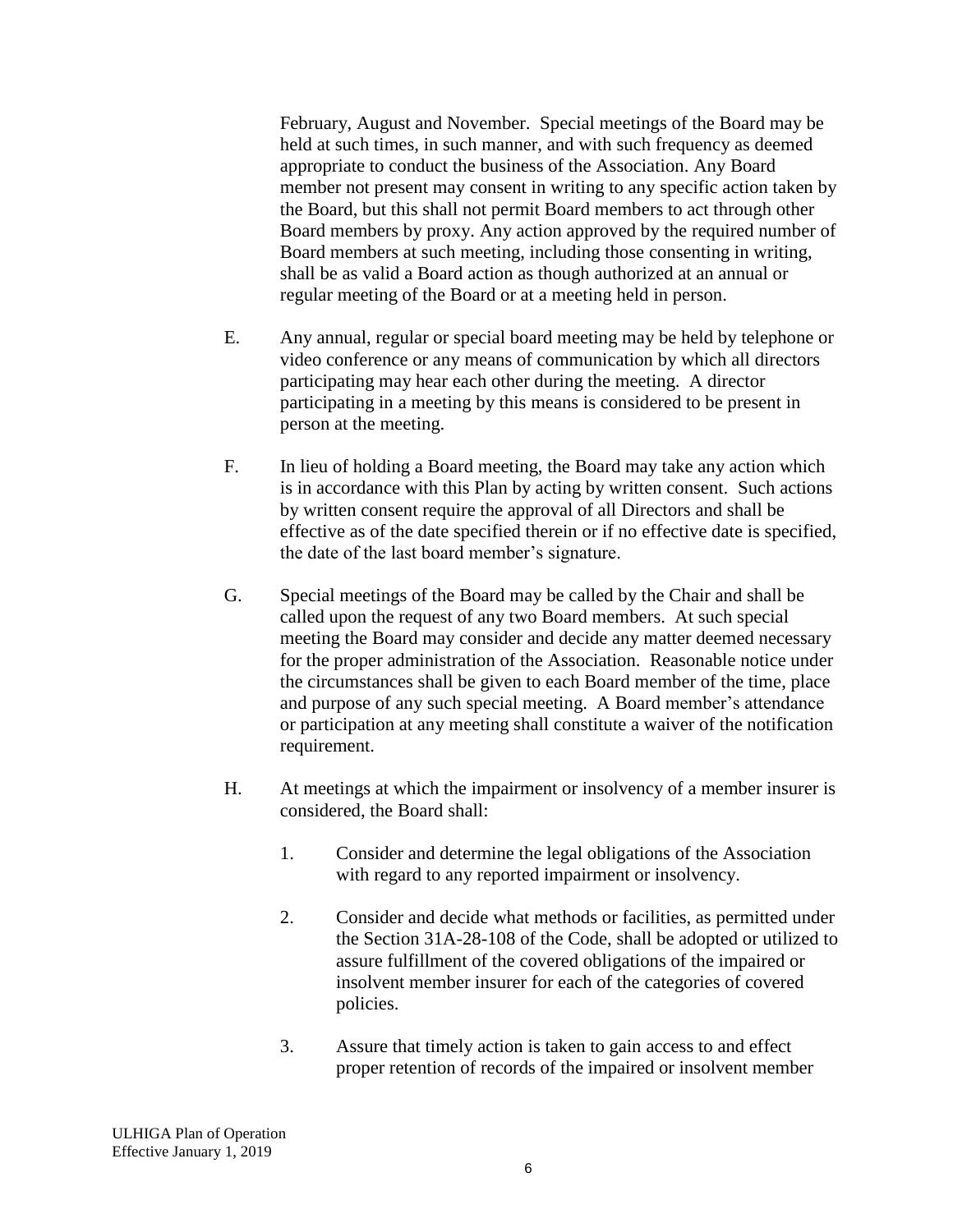insurer which are deemed necessary to the prompt and economical handling of its legally imposed duties.

- 4. Consider and decide to what extent and in what manner the Board shall exercise the powers authorized by Section 31A-28-108 of the Code to bring legal actions or provide for the defense thereof in order to avoid payment of improper claims.
- 5. Consider and decide or defer the decision as to what assessment, if any, should be authorized, and consider and decide whether any assessment shall be deferred or abated. If such assessment, deferral, or abatement shall be determined to be appropriate, such action or actions shall be in accordance with the requirements specified in the appropriate item or items of Section 31A-28-109 of the Code. Notices of assessments to member insurers shall be in sufficient detail as to form a basis for the payment of such assessment by the member insurer. The Board shall notify the Commissioner of the failure of any member to pay an assessment made pursuant to this paragraph.
- 6. Take all steps permitted by law, and deemed necessary, to protect the Association's rights as pertaining to the impaired or insolvent member insurer and its policyholders. In addition to the foregoing powers, the Board shall have and exercise such other powers as may be reasonably necessary to implement its powers and responsibilities under the Act.
- 7. Issue to each member insurer a certificate of contribution for each Class of assessment paid for which certificates are to be provided under the Act Section 31A-28-109(8) of the Code. The certificate shall show the amount paid by each such insurer, the date of the assessment, name of the particular insolvent or impaired insurer for which the assessment was made, the value, if any, of such certificate as determined by the Commissioner, and such other information as the Board shall find relevant.
- 8. In addition to the foregoing powers, the Board shall have and exercise such other powers as may be reasonably necessary to implement the provisions of the Act.
- I. Members of the Board may be reimbursed from the assets of the Association for reasonable expenses incurred by them as members of the Board, but members of the Board shall not be compensated by the Association for their services as members of the board—except that a public representative member of the Board may receive per diem and travel expenses pursuant to guidelines established by the Board and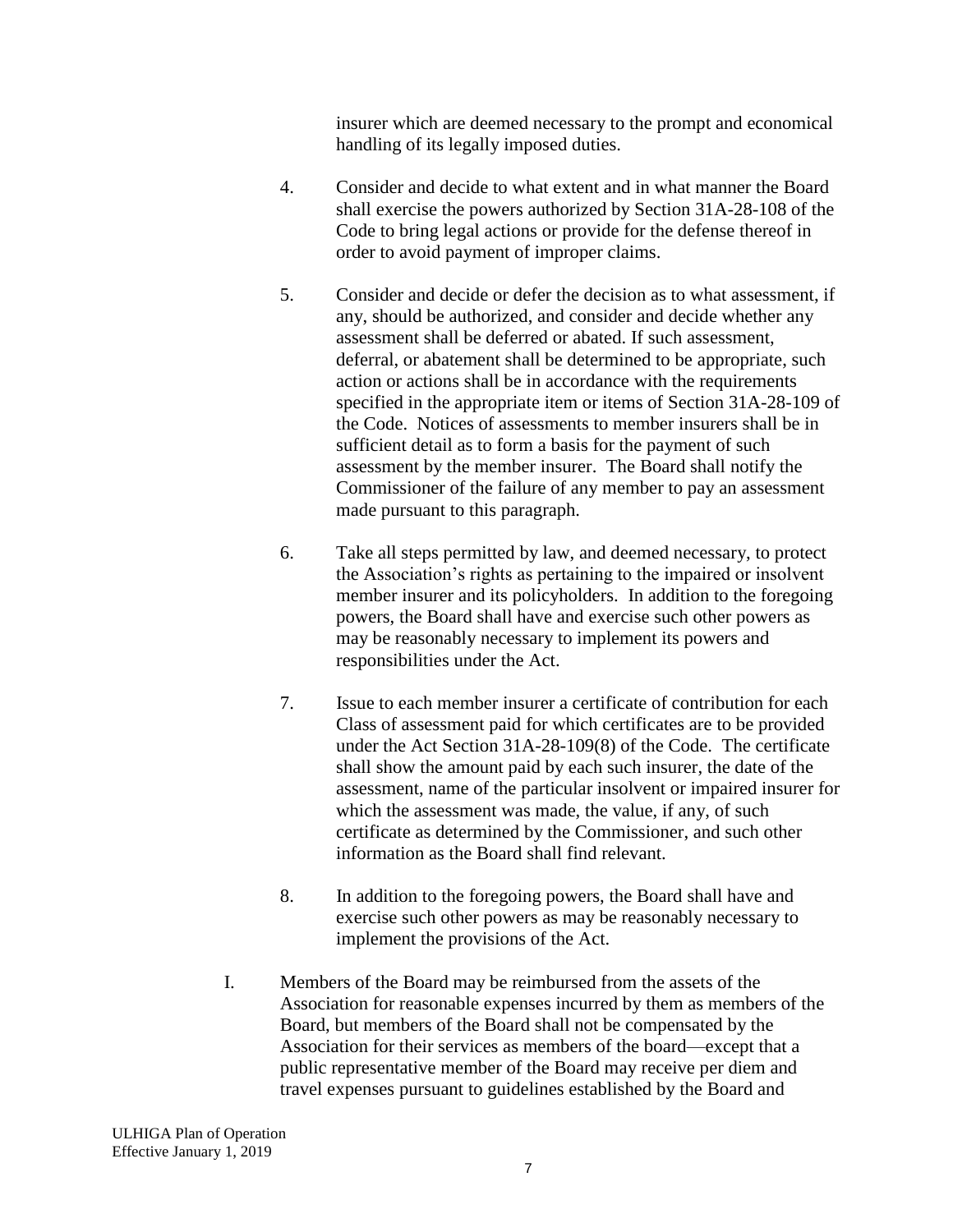approved by the Commissioner. Board member expenses are to be approved by the Executive Director and a member of the Executive Committee.

- J. Any member of the Board may be removed for cause, as determined by a majority vote of the remaining Board members. Action to remove a Board member shall take effect immediately upon approval of the Commissioner, or if the Commissioner has not disapproved such removal within thirty days of the Board's action removing the Board member, at the close of business on the thirtieth day.
- K. The Board shall establish and maintain a policy and procedure for addressing conflicts of interest.

# <span id="page-7-0"></span>**Article 4. Operations**

- A. The official address of the Association shall be as determined by the Board from time to time.
- B. The Board may employ or retain such persons, firms or corporations to perform such administrative functions as are necessary for the Board's performance of the duties imposed upon the Association. The Board may use the mailing address of such person, firm or corporation as the official address of the Association. Such persons may include an executive director with such authority as may be delegated by the Board to implement and carry out broad directives of the Board made pursuant to its statutory authority and duties. Such persons shall be knowledgeable about insurance matters, conversant with the law as it relates to covered policies of insurance and administratively capable of implementing the Board's directives. Such persons may also include attorneys at law, actuaries, accountants, claims personnel and such other specialists or persons whose advice or assistance is deemed by the Board to be necessary to the discharge of its duties imposed by law. The Board may agree to compensate such persons so as best to serve the interests of the Association and the public. Such persons, firms or corporations shall keep and maintain such records of their activities as may be required by the Board and the Act.
- C. The Board may open such bank accounts and other accounts with financial institutions or investment firms as it deems necessary for the proper administration of Association business. Reasonable delegation and withdrawal authority for such accounts for Association business will be made consistent with prudent fiscal policy. Check signature limits and wire authority limits and procedures shall be as determined by the Board.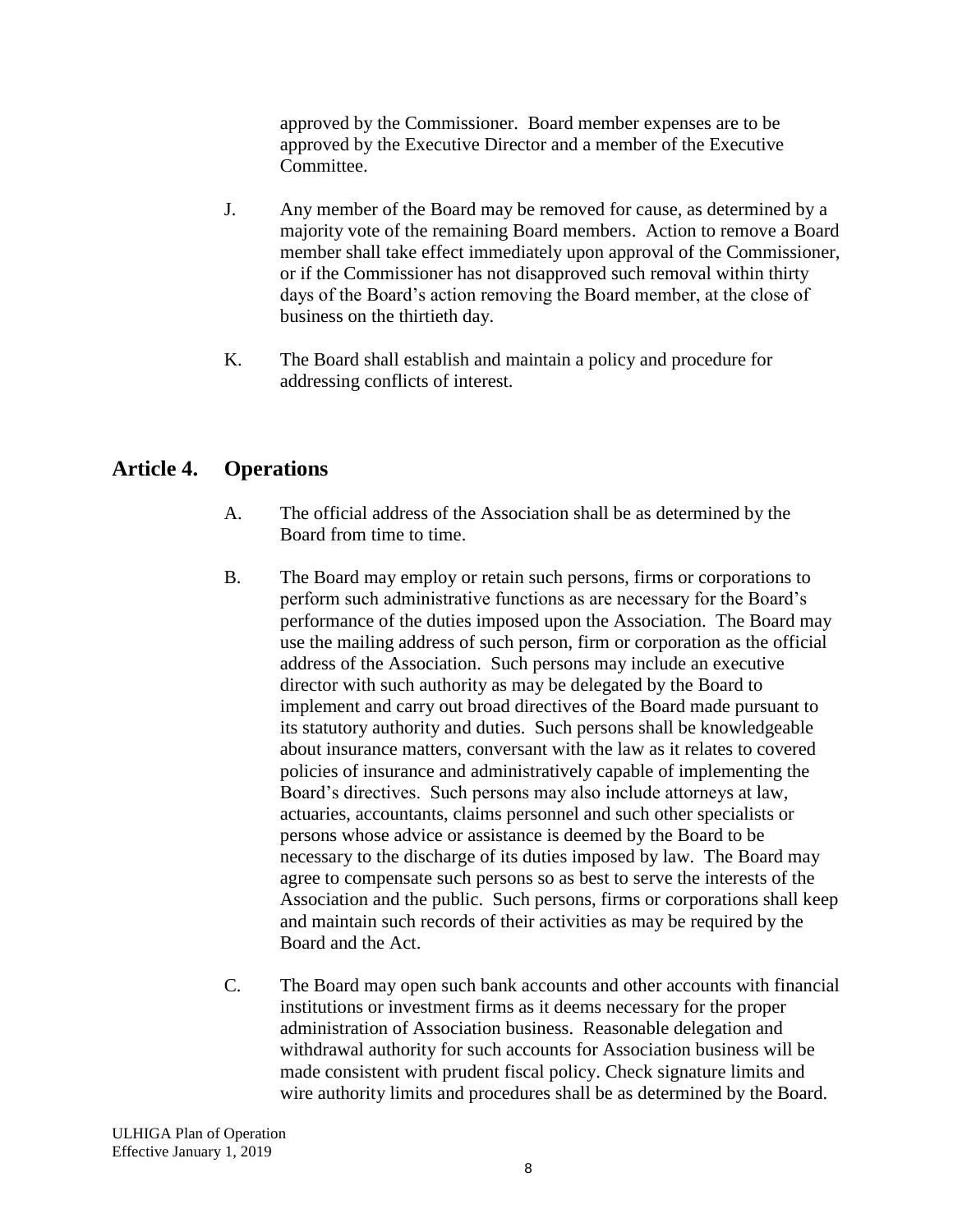Investment policy may be recommended by the Treasurer, the investment committee (if any), or other board-appointed committee, and approved by the Board, and shall be reviewed at the annual meeting of the Board and may be amended by the Board from time to time as financial and other conditions warrant.

- D. If, in the judgment of the Board the maximum assessment under the Act Section 31A-28-109(5)(a) of the Code, in combination with the Association's borrowing authority, will be insufficient in any given year to cover the outstanding and anticipated covered claims against the Association relating to one or more impaired or insolvent member insurers under any account or accounts, the Board may provide that the Association shall make partial and periodic payments on such claims in accordance with a schedule to be adopted by the Board. Such schedule may give preference to health claims, periodic annuity benefit payments, death benefits, supplemental benefits and cash withdrawals under emergency or hardship standards proposed by the Board and approved by the Commissioner. Such schedule may be adjusted from time to time as changes in the volume and type of such covered claims may warrant and may be structured so as not to give preference to claims in the order in which they were incurred or made or in the order of which member insurers first became impaired or insolvent, or to require retroactive adjustments.
- E. The purpose of this paragraph is to provide the framework for allocating Class B assessments attributable to the Association's obligations for any covered long-term care policies between the "Health Account" and the "Life and Annuity Account" defined below. The allocation method outlined below is intended to implement the requirements of Section 31A- $28-109(3)(c)$  of the Act. The instructions are intended to result in a net allocation of any Class B assessments for the Association's long-term care policy obligations in shares of 25% to "Accident and Health Member Insurers" and 75% to "Life and Annuity Member Insurers" as those two categories of member insurers are defined below.

In accordance with Section 31A-28-109(3)(c) of the Act, if a Class B assessment is authorized due to covered long-term care policies, a portion of the Association's Class B assessment authorized to meet its obligations for the covered long-term care policies (the "LTC Assessment") shall be allocated to the Life and Annuity Account, without dividing it between the subaccounts thereof, with the remaining portion of the LTC Assessment allocated to the Health Account.

The following definitions shall apply only for the purposes of allocating any such Class B assessment for covered long-term care policies to the Life and Annuity Account and the Health Account in accordance with the below formula: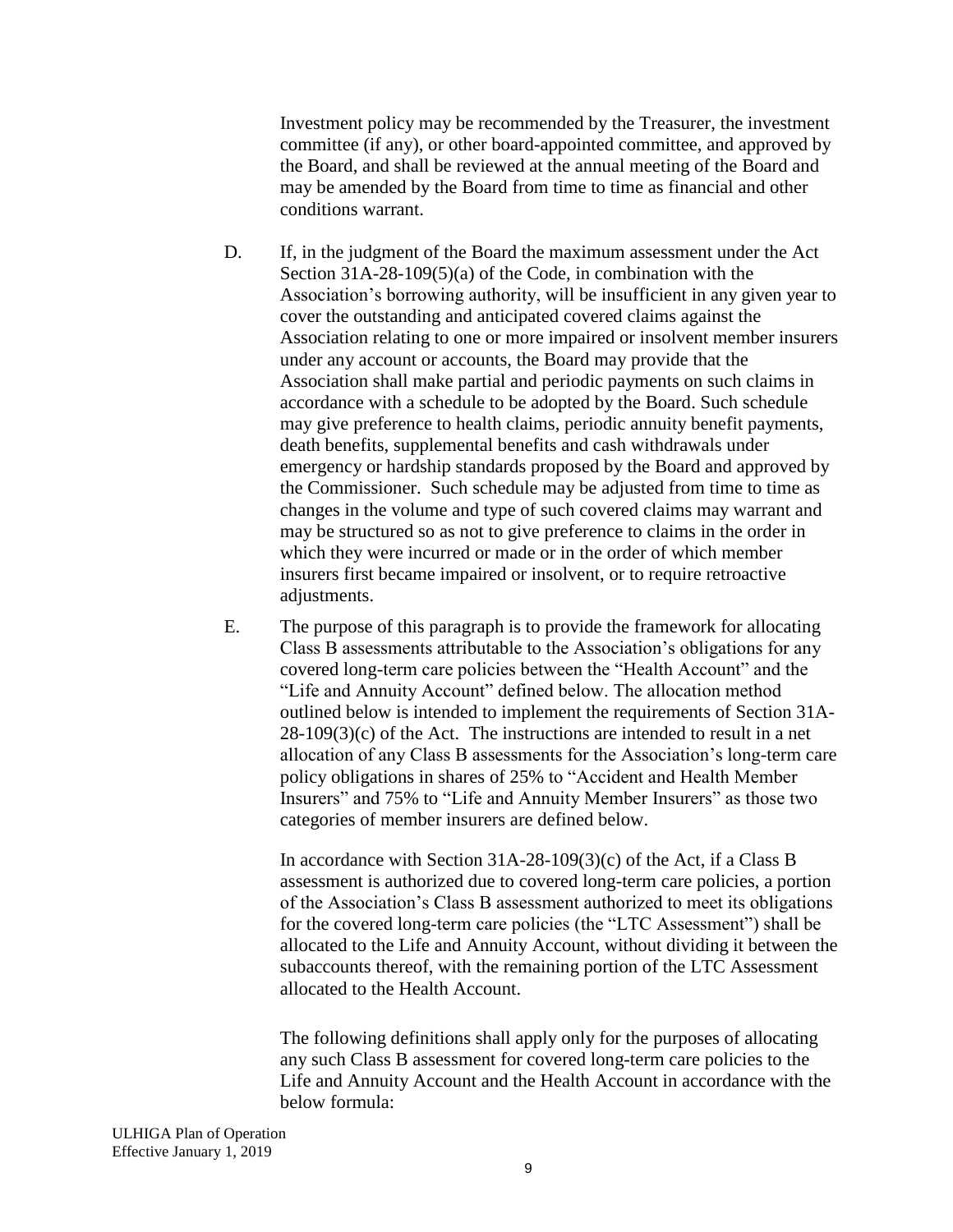*"Accident and Health Member Insurer"* means any member insurer that does not qualify as a Life and Annuity Member Insurer.

*"Health Account"* shall mean the health insurance account established under Section 106(1)(d)(ii) of the Code.

*"LAMIHA"* shall mean the quotient of (a) the Life and Annuity Member Insurers' aggregate assessable premium in the Health Account divided by (b) the total assessable premium in the Health Account;

*"LAMILAA"* shall mean the quotient of (a) the Life and Annuity Member Insurers' aggregate assessable premium in the Life and Annuity Account divided by (b) the total assessable premium in the Life and Annuity Account.

*"Life and Annuity Account"* shall mean the aggregate life insurance and annuity account established under Section 106(1)(d)(i) of the Code, without dividing such account into subaccounts.

*"Life and Annuity Member Insurers"* shall mean each and every member insurer having (i) total assessable premium in the Life and Annuity Account greater than or equal to (ii) its total assessable premium in the Health Account, where assessable premium in the Health Account includes, but is not limited to, the member insurer's assessable health maintenance organization premiums but shall exclude the member insurer's assessable premiums for disability income and long-term care insurance.

The amount of the LTC Assessment allocated to the Life and Annuity Account shall be determined in accordance with the following formula:

Life and Annuity Account LTC Assessment Share  $=$ LTC. Assessment \* (.75 - LAMIHA) (LAMILAA - LAMIHA)

The amount of the LTC Assessment not allocated to the Life and Annuity Account as provided above shall be allocated to the Health Account.

The amount of any LTC Assessment allocated to the Life and Annuity Account or to the Health Account shall be allocated among member insurers in accordance with Section 31A-28-109(3)(c) of the Code, except that the total assessable premium in the entire Life and Annuity Account shall be used in the aggregate without dividing it between the subaccounts.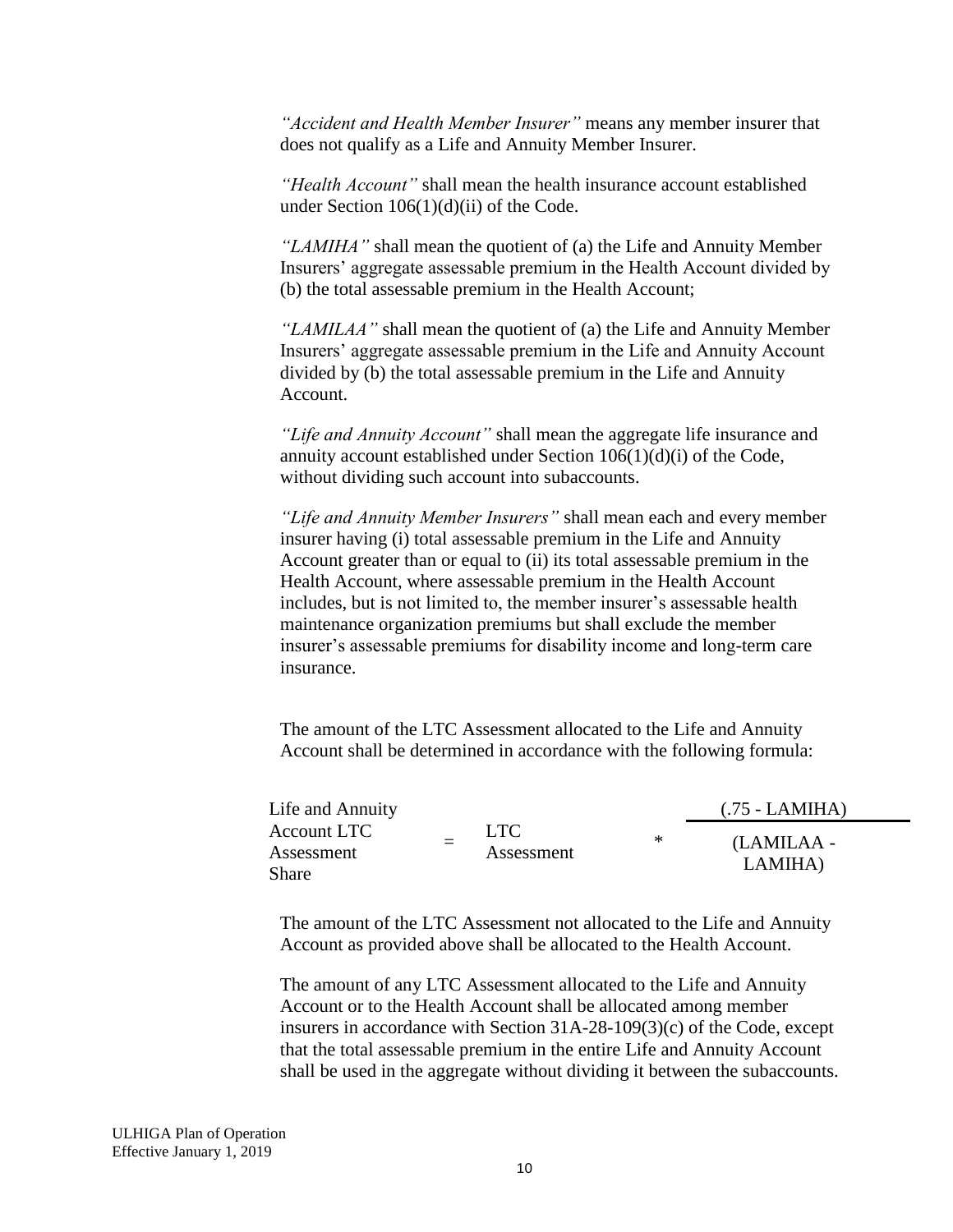- F. The Board shall determine at least annually if an excess of funds in any account exists such that the funds are not reasonably needed to fund future obligations of current or future insolvencies for the payment of the obligations of the Association. The Board's review for this purpose shall include, but not be limited to, a review of assets accruing from assignment, subrogation, net realized gains on distributions and income from investments. If the Board determines an excess exists, it can in its sole discretion, and in proportion to the contribution of each insurer to that account:
	- (1) refund in cash; or,
	- (2) refund in the form of a credit against any future assessments with respect; to the extent a credit is granted to an insurer, it shall be reflected in the next subsequent assessment of the insurer for that account; or,
	- (3) retain a reasonable amount to provide funds for the continuing expenses of the association and for future losses. In order to avoid disproportionate clerical expense, the Board may establish an amount below which refunds shall not be made.
- G. The Board may establish a general policy whereby the Board or the Board's designee may accept amended assessable premium reports filed with the NAIC which correct reports filed for prior years which contain inadvertent errors made by a member insurer. Under such a policy, correction of the error would be prospective only. The corrected assessable premium would be used for future assessments but could not be used to re-calculate prior assessments.

### <span id="page-10-0"></span>**Article 5. Records and Reports**

A. Minutes of the proceedings of each Board Meeting, annual meeting of the members, the Audit Committee and the Nominating Committee report shall be written. The original of these minutes shall be retained by the Secretary of the Board or by such other person as the Board may designate. Records of negotiations or meetings regarding the resolution of insolvency issues shall be made public only upon the termination of a liquidation, rehabilitation or conservation proceeding involving the impaired or insolvent insurer, upon the termination of the impairment or insolvency of the insurer, or upon the order of a court of competent jurisdiction. Nothing in this paragraph shall limit the duty of the Association to render a report of its activities under paragraph (C). The Board may upon majority vote, make reports and recommendations to the Commissioner upon any matter germane to the solvency, liquidation,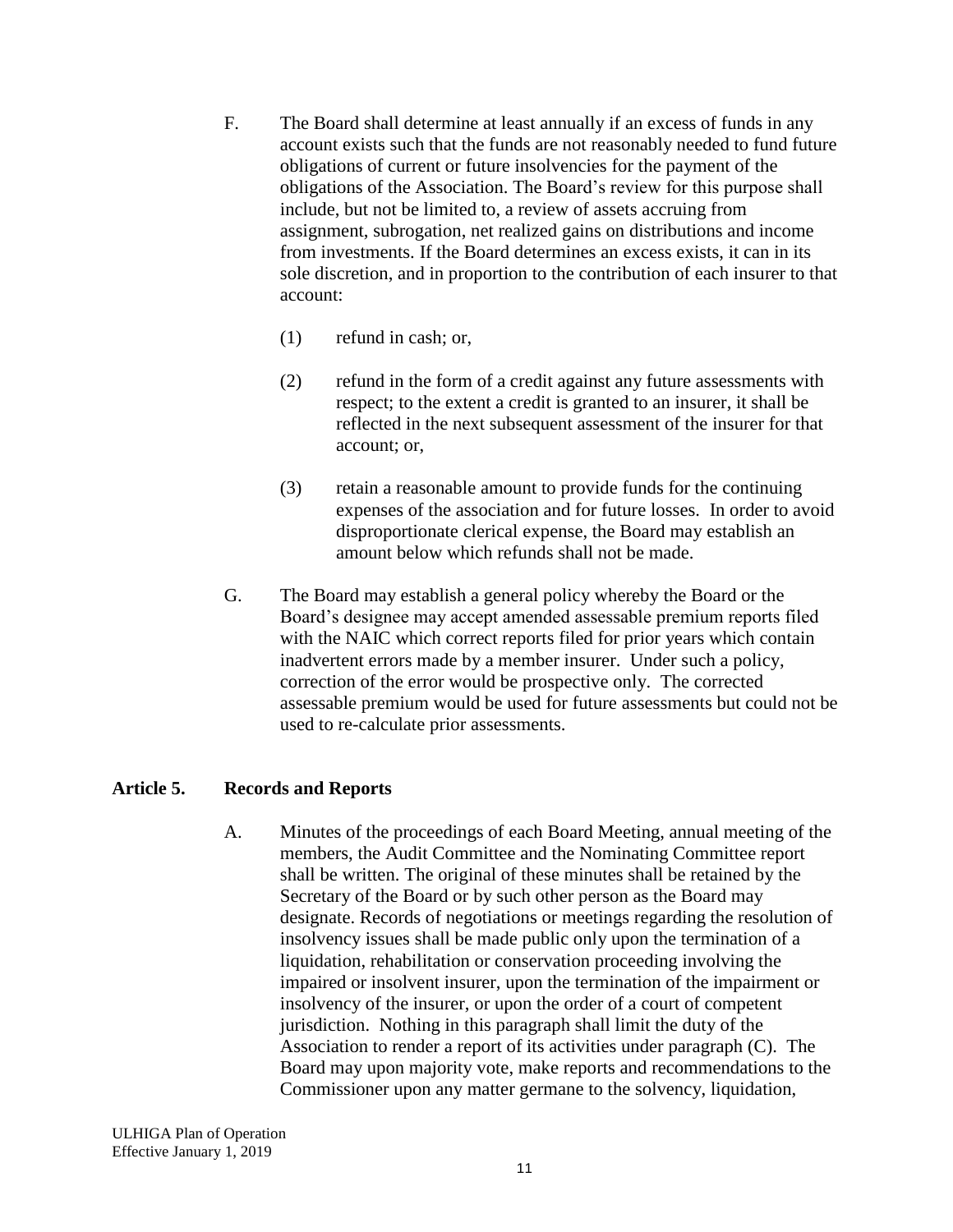rehabilitation or conservation of any member insurer. Such reports and recommendations shall not be considered public documents.

- B. Copies of minutes, reports, recommendations, records and documents shall be furnished to each Board member, to the Commissioner and to any member insurer upon request; provided, however, that such minutes, reports, recommendations or other records and documents relating to the portions of such proceeding which were closed, because of confidential nature of the matters addressed, shall also be confidential, and distribution of such minutes, reports, recommendations, records and documents shall be limited to the members of the Board and the Association's attorneys, employees or agents, considered by the Board to be necessary or pertinent to the discussion of the matter addressed or performance of the actions taken during such confidential proceedings.
- C. The Board shall make an annual report as required by Section 31A-28- 115(2) of the Code not later than May 1st of each year to the Commissioner. Such report shall include a financial report for the preceding year in a form approved by the Commissioner and a review of the activities of the Association during the preceding fiscal or calendar year.
- D. Financial records of the Association, its agents and the board of directors shall be maintained by the Association's Executive Director, or as otherwise authorized by the Board. The financial records shall be kept using appropriate computer software and backed up regularly. Such financial records shall be kept in a manner that accommodates the Association's annual audit by an independent auditor as set forth in Section 5.E. below.
- E. The Board shall, once each calendar or fiscal year, engage an independent certified public accountant to review or audit the financial affairs of the Association.

### <span id="page-11-0"></span>**Article 6. Membership**

A. Pursuant to the Act Section 31A-28-106 of the Code, insurers which were admitted as of May 8, 1979, to transact the kinds of insurance covered by the Utah Life and Health Insurance Guaranty Association Act in the State of Utah shall be members of this Association. Each insurer admitted after said date to transact the kinds of insurance covered by said Act shall automatically become, effective on the date of its admission, a member insurer of this Association.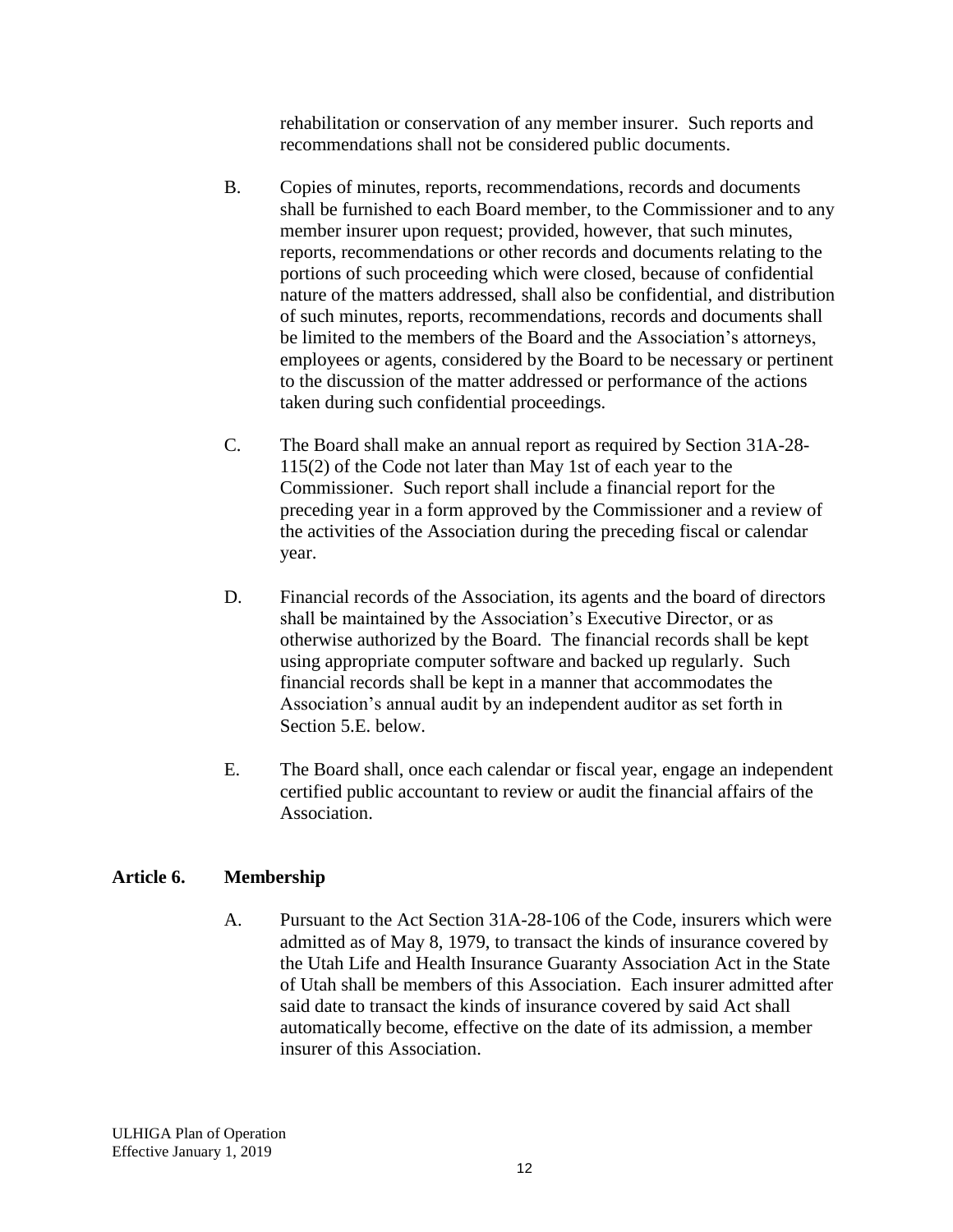- B. An insurer which ceases to be admitted shall automatically cease to be a member effective on the day following the termination or expiration of its license to transact the kinds of insurance covered by the Utah Life and Health Insurance Guaranty Association Act. However, such insurer shall remain liable for any assessments based on impairments or insolvencies occurring prior to the termination of its license. Such insurer shall also be entitled to a refund of all or part of any assessments which were made prior to termination of its license which later proves to be excessive.
- C. A member insurer which becomes an impaired or insolvent insurer after its license or certificate of authority in this state may have been suspended, revoked, not renewed, or voluntarily withdrawn shall remain a member insurer for purposes of the liability of the Association with respect to the covered policies or contracts of such member insurer.

#### <span id="page-12-0"></span>**Article 7. Appeals**

Unless otherwise provided by statute, any member insurer aggrieved by an act of the Board or Association shall appeal to the Board before appealing to the Commissioner. Such appeal shall be taken within sixty days of the date on which such member insurer knew or should have known of such act. If such member insurer is aggrieved by the final action or decision of the Board on the appeal, or if the Board declines or fails to act on such appeal within sixty days, the member insurer may appeal to the Commissioner within sixty days after the action or decision of the Board or the expiration of the sixty-day period within which the Board failed to act on such appeal. Any member insurer which makes an appeal to the Commissioner pursuant to this Article must provide the Association with notice of the appeal by providing a copy of the appeal to the Association on the same day on which the appeal is submitted to the Commissioner. Failure to take an appeal within the time and in the manner set forth in this Plan shall bar any claim that a member might otherwise have with respect to any action taken by the Association or its Board. If the appeal pertains to a protest of all or part of an assessment, the member shall pay when due the full amount of the assessment as set forth in the notice provided by the Association. The payment shall be available to meet Association obligations during the pendency of the protest or any subsequent appeal. Payment shall be accompanied by a statement in writing that the payment is made under protest and setting forth a brief statement of the grounds for the protest.

#### <span id="page-12-1"></span>**Article 8. Indemnification**

A. All persons, except the Commissioner and his representatives, described in Section 31A-28-117 of the Code, including but not limited to the individual representatives of the member insurers and the public

ULHIGA Plan of Operation Effective January 1, 2019